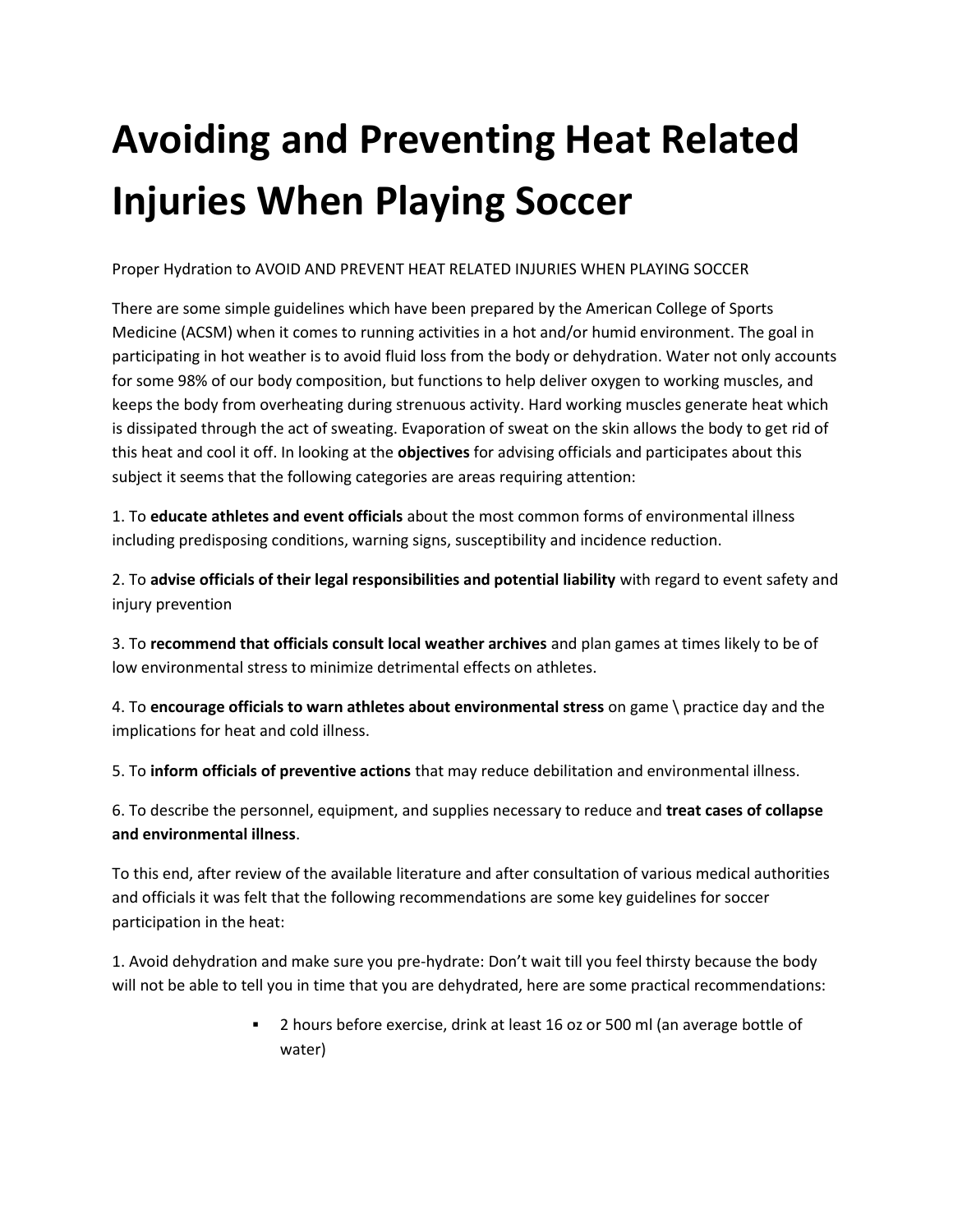- 1 hour before exercise, drink at least 08 oz or 250 ml (half an average bottle of water
- During the exercise, drink at least 4 to 8 oz every 15 20 minutes
- Immediately after the exercise, drink at least 16 oz or 500 ml of water or an electrolyte replacing drink
- 1 hour after a training session or game consider drinking 16 oz or 500 ml of skim milk or chocolate milk for protein and muscle repair

2. As a rule of thumb you should drink at least 500 ml for every 20 lbs of body weight, therefore, someone weighing 140 lbs needs to drink at least 3500 ml of fluid per day if training or playing that day.

3. Drinking carbohydrate and electrolyte fluids may be beneficial in avoiding heat trauma.

4. Wearing light breathable clothing is advised.

5. Officials should be very cautious in authorizing games and practices in environments where the temperature plus humidity combined are 35 C and over. They should inquire of the participants to ensure pre-event hydration, medication use and susceptibility to heat injury ( prior occurrence). Also unlimited substitution is recommended during games as is frequent fluid brakes and fluid availability on both sides of the field.

6. Warning flags could be posted on the field as follows:

- **green** proceed with caution heat stress possible
- **amber** moderate risk to heat stress
- **red** high risk to potential heat stress

If used they should be posted at locations easily seen by participants, support staff, medical staff and spectators.

The other issue to consider is, and you may be asking yourself at this point, what are the risk factors which could predispose a soccer player to heat injury. Listed below are a the major risk factors but this is by no means an exhaustive list:

- 1. Not being acclimatized
- 2. Unfit
- 3. Hypo hydration
- 4. Hyper hydration
- 5. Use of a variety of medications or supplements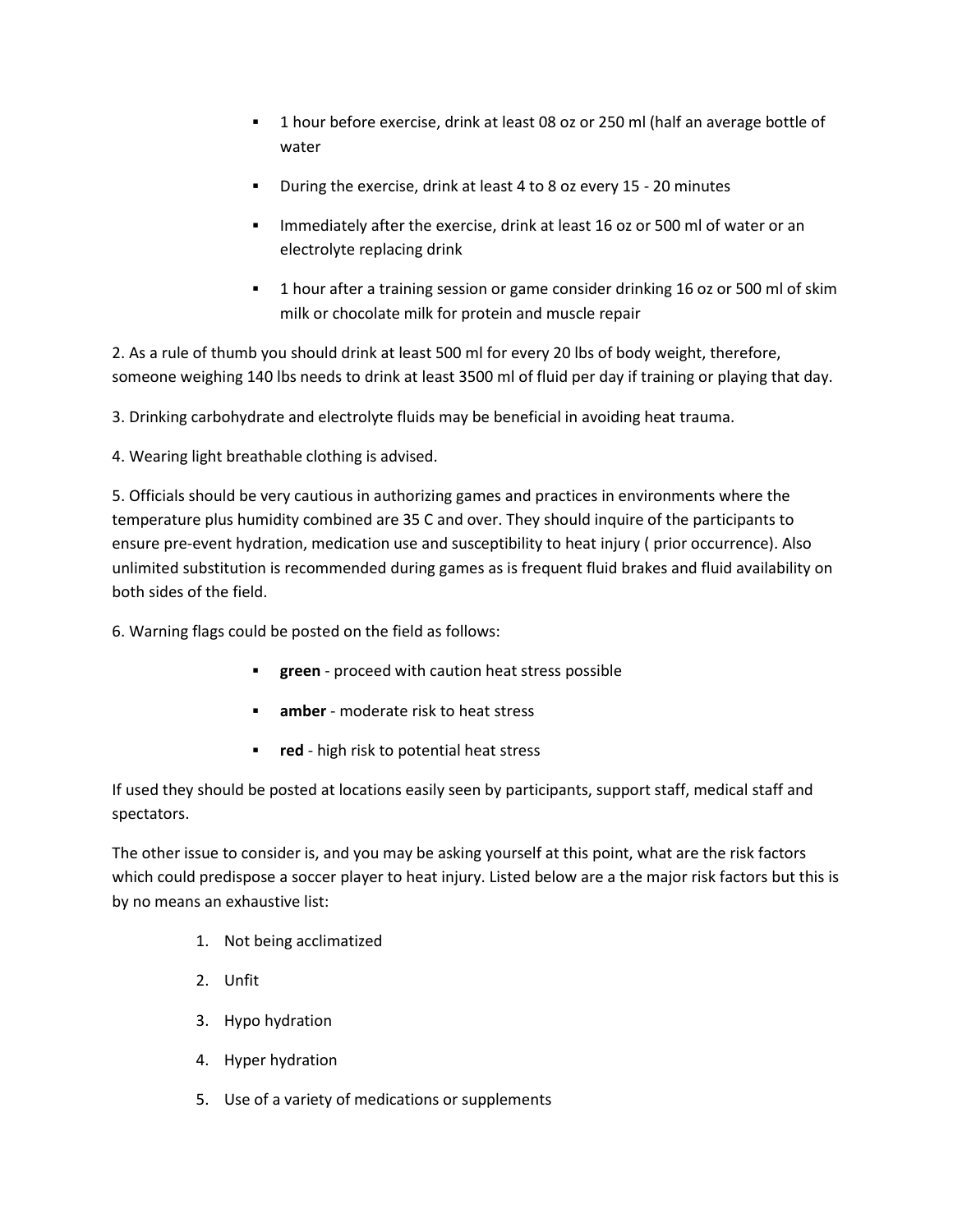- 6. Persons with persistent, disabling mental illness
- 7. Certain medical conditions (cardiac, lung)

How can you tell if one of your soccer players is experiencing heat injury? Below is a list of the early warning signs to look for and again this is not an exhaustive list:

- 1. Flushed face
- 2. Hyperventilation or shortness of breath
- 3. Headache
- 4. Dizziness
- 5. Tingling arms
- 6. Goose bumps (hair on arms standing on end)
- 7. Chilliness
- 8. Poor coordination
- 9. Confusion, agitation, uncooperativeness

A preseason or pre-event conditioning program, when combined with an 8 - 14 day period of acclimatization, may further reduce the risk of heat injury.

There are 3 main types of heat injury identified in the medical literature:

1. **Heat Cramps** - these are the mildest form of heat trauma and are commonly related to low body sodium and chloride levels.

*Signs & Symptoms include - weakness, muscle cramps, collapse with low blood pressure.*

*Treatment - is aimed at replacing the salt loss and can be oral or by intravenous if vomiting is a problem. Having athletes put a little extra salt on their food the day before and day of game can be a helpful way to avoid this condition.*

2. **Heat Exhaustion** - this is a more severe medical event as follows.

*Signs & Symptoms include - weakness, irritability, collapse, unable to sweat adequately to promote body cooling, my proceed in the more ominous heat stroke and a fine rash is often present.*

*Treatment - remove athlete to a cooler environment, use ice baths, fans.*